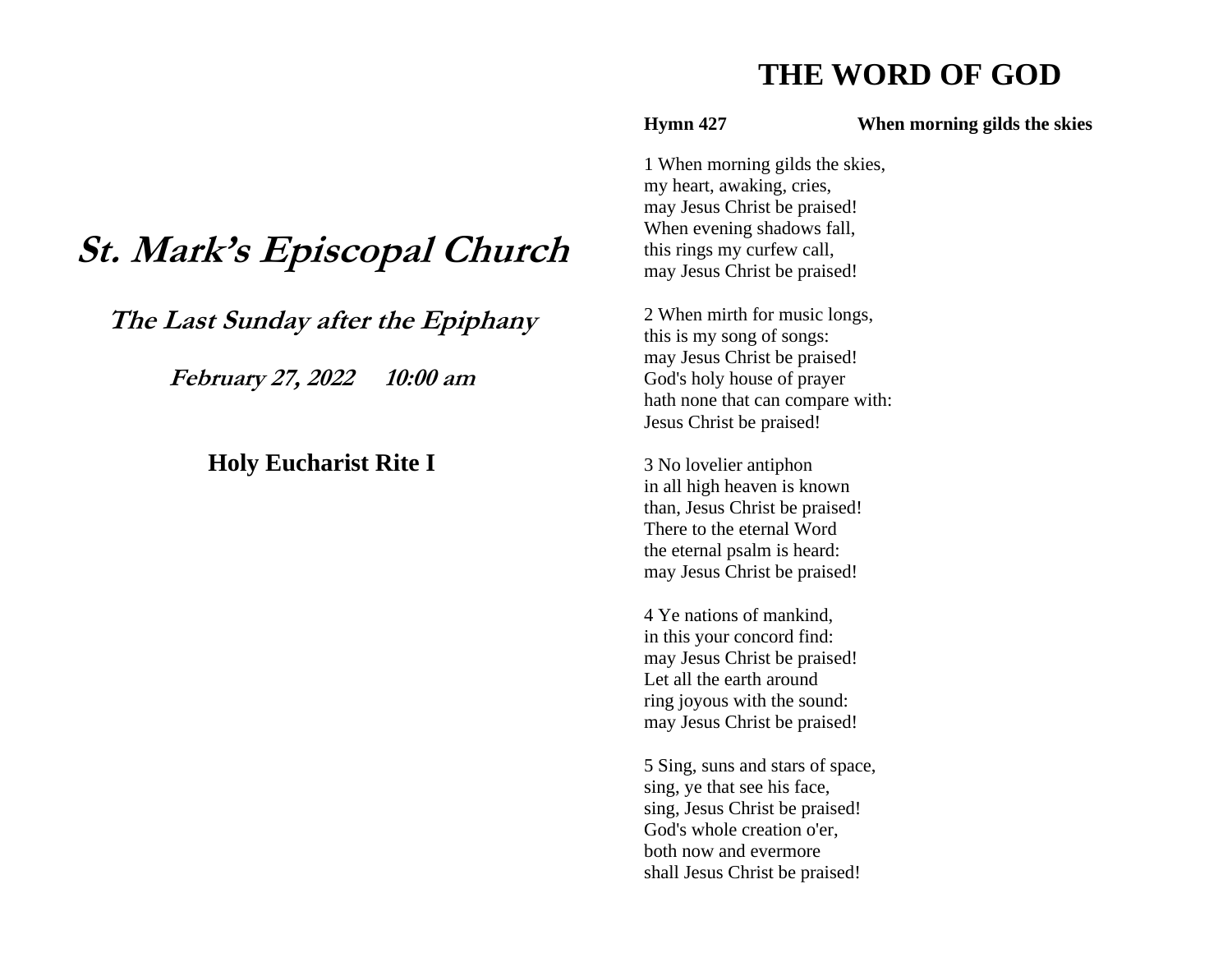The people standing, the Celebrant says

Blessed be God: Father, Son, and Holy Spirit. People *And blessed be God's kingdom, now and for ever. Amen*.

Almighty God, unto whom all hearts are open, all desires known, and from whom no secrets are hid: Cleanse the thoughts of our hearts by the inspiration of thy Holy Spirit, that we may perfectly love thee, and worthily magnify thy holy Name; through Christ our Lord. *Amen.*

Hear what our Lord Jesus Christ saith:

Thou shalt love the Lord thy God with all thy heart, and with all thy soul, and with all thy mind. This is the first and great commandment. And the second is like unto it: Thou shalt love thy neighbor as thyself. On these two commandments hang all the Law and the Prophets.

# **The Gloria**

*Glory be to God on high, and on earth peace, good will towards men.*

*We praise thee, we bless thee, we worship thee, we glorify thee, we give thanks to thee for thy great glory, O Lord God, heavenly King, God the Father Almighty.*

*O Lord, the only-begotten Son, Jesus Christ; O Lord God, Lamb of God, Son of the Father, that takest away the sins of the world, have mercy upon us. Thou that takest away the sins of the world, receive our prayer. Thou that sittest at the right hand of God the Father, have mercy upon us.*

*For thou only art holy; thou only art the Lord; thou only, O Christ, with the Holy Ghost, art most high in the glory of God the Father. Amen.*

# **The Collect of the Day**

The Celebrant says to the people

|        | The Lord be with you.  |
|--------|------------------------|
| People | And with thy spirit.   |
|        | Celebrant Let us pray. |

O God, who before the passion of thy only-begotten Son didst reveal his glory upon the holy mount: Grant unto us that we, beholding by faith the light of his countenance, may be strengthened to bear our cross, and be changed into his likeness from glory to glory; through the same Jesus Christ our Lord, who liveth and reigneth with thee and the Holy Spirit, one God, for ever and ever. *Amen.*

# **The Lessons**

# **Exodus 34: 29-35**

Moses came down from Mount Sinai. As he came down from the mountain with the two tablets of the covenant in his hand, Moses did not know that the skin of his face shone because he had been talking with God. When Aaron and all the Israelites saw Moses, the skin of his face was shining, and they were afraid to come near him. But Moses called to them; and Aaron and all the leaders of the congregation returned to him, and Moses spoke with them. Afterward all the Israelites came near, and he gave them in commandment all that the Lord had spoken with him on Mount Sinai. When Moses had finished speaking with them, he put a veil on his face; but whenever Moses went in before the Lord to speak with him, he would take the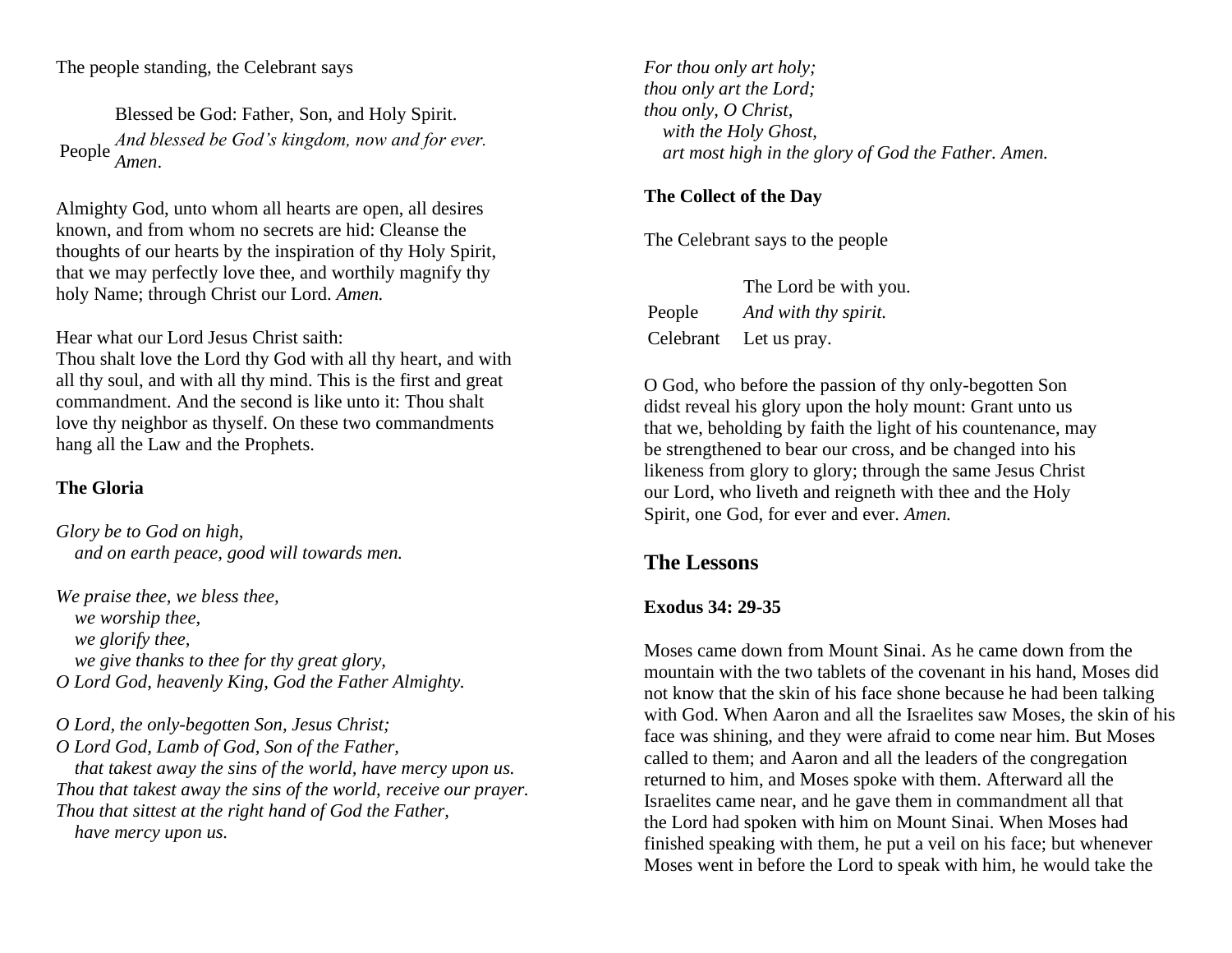veil off, until he came out; and when he came out, and told the Israelites what he had been commanded, the Israelites would see the face of Moses, that the skin of his face was shining; and Moses would put the veil on his face again, until he went in to speak with him.

Here endeth the Reading.

**Psalm 99** *Dominus regnavit*

- 1 The LORD is King; let the people tremble; \* he is enthroned upon the cherubim; let the earth shake.
- 2 The LORD is great in Zion; \* he is high above all peoples.
- 3 Let them confess his Name, which is great and awesome; \* he is the Holy One.
- 4 "O mighty King, lover of justice, you have established equity; \* you have executed justice and righteousness in Jacob."
- 5 Proclaim the greatness of the LORD our God and fall down before his footstool; \* he is the Holy One.
- 6 Moses and Aaron among his priests, and Samuel among those who call upon his Name, \* they called upon the LORD, and he answered them.
- 7 He spoke to them out of the pillar of cloud; \* they kept his testimonies and the decree that he gave them.
- 8 "O LORD our God, you answered them indeed; \* you were a God who forgave them, yet punished them for their evil deeds."
- 9 Proclaim the greatness of the LORD our God and worship him upon his holy hill; \* for the LORD our God is the Holy One.

# **2 Corinthians 3:12—4:2**

Since, then, we have such a hope, we act with great boldness, not like Moses, who put a veil over his face to keep the people of Israel from gazing at the end of the glory that was being set aside. But their minds were hardened. Indeed, to this very day, when they hear the reading of the old covenant, that same veil is still there, since only in Christ is it set aside. Indeed, to this very day whenever Moses is read, a veil lies over their minds; but when one turns to the Lord, the veil is removed. Now the Lord is the Spirit, and where the Spirit of the Lord is, there is freedom. And all of us, with unveiled faces, seeing the glory of the Lord as though reflected in a mirror, are being transformed into the same image from one degree of glory to another; for this comes from the Lord, the Spirit.

Therefore, since it is by God's mercy that we are engaged in this ministry, we do not lose heart. We have renounced the shameful things that one hides; we refuse to practice cunning or to falsify God's word; but by the open statement of the truth we commend ourselves to the conscience of everyone in the sight of God.

Here endeth the Reading.

**Hymn 129 Christ upon the mountain peak**

1. Christ upon the mountain peak stands alone in glory blazing; let us, if we dare to speak, with the saints and angels praise him. Alleluia!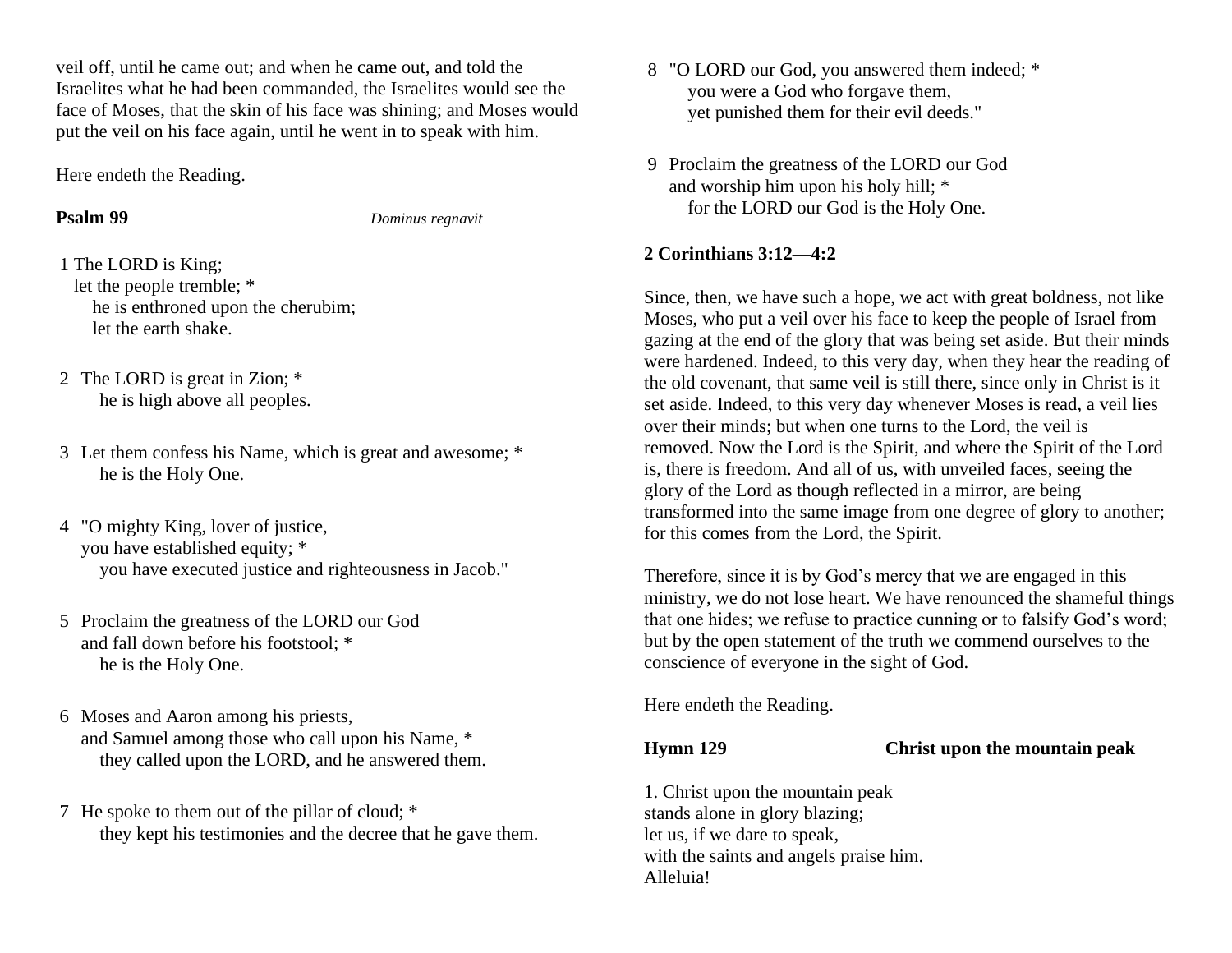2. Trembling at his feet we saw Moses and Elijah speaking. All the prophets and the Law shout through them their joyful greeting. Alleluia!

3. Swift the cloud of glory came. God proclaiming in its thunder Jesus as his Son by name! Nations cry aloud in wonder! Alleluia!

4. This is God's beloved Son! Law and prophets fade before him; first and last and only One, let creation now adore him! Alleluia!

The Holy Gospel of our Lord Jesus Christ according to Luke.

People *Glory be to thee, O Lord.*

## **Luke 9:28-43a**

Now about eight days after these sayings Jesus took with him Peter and John and James, and went up on the mountain to pray. And while he was praying, the appearance of his face changed, and his clothes became dazzling white. Suddenly they saw two men, Moses and Elijah, talking to him. They appeared in glory and were speaking of his departure, which he was about to accomplish at Jerusalem. Now Peter and his companions were weighed down with sleep; but since they had stayed awake, they saw his glory and the two men who stood with him. Just as they were leaving him, Peter said to Jesus, "Master, it is good for us to be here; let us make three dwellings, one for you, one for Moses, and one for Elijah" —not knowing what he said. While he was saying this, a cloud came and overshadowed them; and they were terrified as they entered the cloud. Then from the cloud came a voice that said, "This is my Son, my Chosen; listen to him!" When the voice

had spoken, Jesus was found alone. And they kept silent and in those days told no one any of the things they had seen.

On the next day, when they had come down from the mountain, a great crowd met him. Just then a man from the crowd shouted, "Teacher, I beg you to look at my son; he is my only child. Suddenly a spirit seizes him, and all at once he shrieks. It convulses him until he foams at the mouth; it mauls him and will scarcely leave him. I begged your disciples to cast it out, but they could not." Jesus answered, "You faithless and perverse generation, how much longer must I be with you and bear with you? Bring your son here." While he was coming, the demon dashed him to the ground in convulsions. But Jesus rebuked the unclean spirit, healed the boy, and gave him back to his father.

And all were astounded at the greatness of God.

The Gospel of the Lord. People *Praise be to thee, O Christ.*

**The Sermon The Rev. Nancy L. Threadgill** 

# **The Nicene Creed**

*I believe in one God, the Father Almighty, maker of heaven and earth, and of all things visible and invisible;*

*And in one Lord Jesus Christ, the only-begotten Son of God, begotten of his Father before all worlds, God of God, Light of Light, very God of very God, begotten, not made, being of one substance with the Father; by whom all things were made; who for us men and for our salvation came down from heaven,*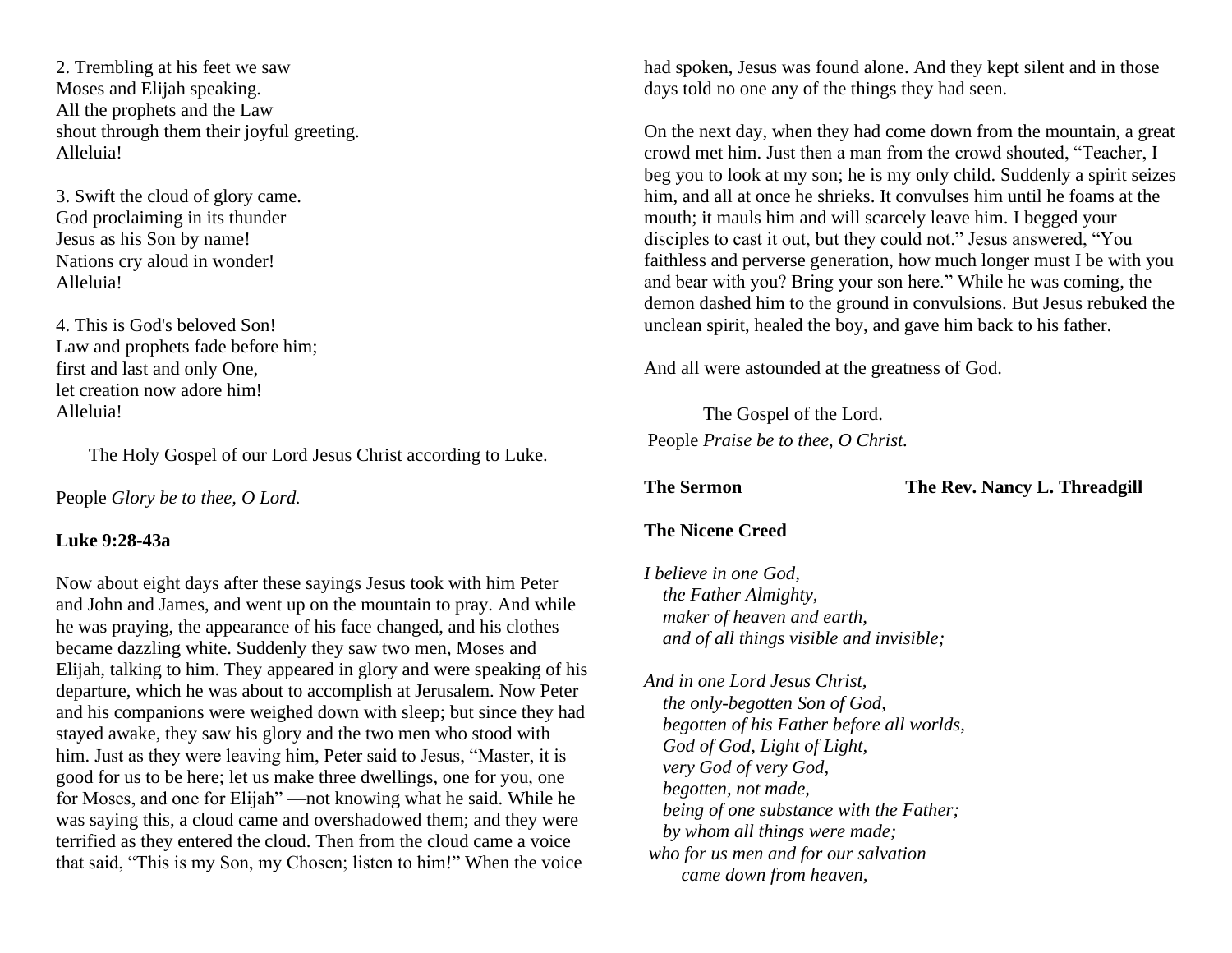*and was incarnate by the Holy Ghost of the Virgin Mary, and was made man; and was crucified also for us under Pontius Pilate; he suffered and was buried; and the third day he rose again according to the Scriptures, and ascended into heaven, and sitteth on the right hand of the Father; and he shall come again, with glory, to judge both the quick and the dead; whose kingdom shall have no end.*

*And I believe in the Holy Ghost the Lord, and Giver of Life, who proceedeth from the Father and the Son; who with the Father and the Son together is worshiped and glorified; who spake by the Prophets. And I believe one holy Catholic and Apostolic Church; I acknowledge one Baptism for the remission of sins; and I look for the resurrection of the dead, and the life of the world to come. Amen.*

# **The Prayers of the People**

Let us pray for the whole state of Christ's Church and the world.

Almighty and everliving God, who in thy holy Word hast taught us to make prayers, and supplications, and to give thanks for all men: Receive these our prayers which we offer unto thy divine Majesty, beseeching thee to inspire continually the Universal Church with the spirit of truth, unity, and concord; and grant that all those who do confess thy holy Name may agree in the truth of thy holy Word, and live in unity and godly love.

*Hear our prayer, O Lord.*

Give grace, O heavenly Father, to all bishops and other ministers especially Michael, our Presiding Bishop, and Ketlen, our Bishop that they may, both by their life and doctrine, set forth thy true and lively Word, and rightly and duly administer thy holy Sacraments.

# *Hear our prayer, O Lord.*

And to all thy people give thy heavenly grace, and especially to this congregation here present; that, with meek heart and due reverence, they may hear and receive thy holy Word, truly serving thee in holiness and righteousness all the days of their life.

# *Hear our prayer, O Lord.*

We beseech thee also so to rule the hearts of those who bear the authority of government in this and every land especially Joe, our President and Tom, our Governor, that they may be led to wise decisions and right actions for the welfare and peace of the world.

# *Hear our prayer, O Lord.*

Open, O Lord, the eyes of all people to behold thy gracious hand in all thy works, that, rejoicing in thy whole creation, they may honor thee with their substance, and be faithful stewards of thy bounty.

# *Hear our prayer, O Lord.*

And we most humbly beseech thee, of thy goodness, O Lord, to comfort and succor all those who in this transitory life, are in trouble, sorrow, need, sickness, or any other adversity

# *Additional petitions and thanksgivings may be included here.*

And we also bless thy holy Name for all thy servants departed this life in thy faith and fear, beseeching thee to grant them continual growth in thy love and service; and to grant us grace so to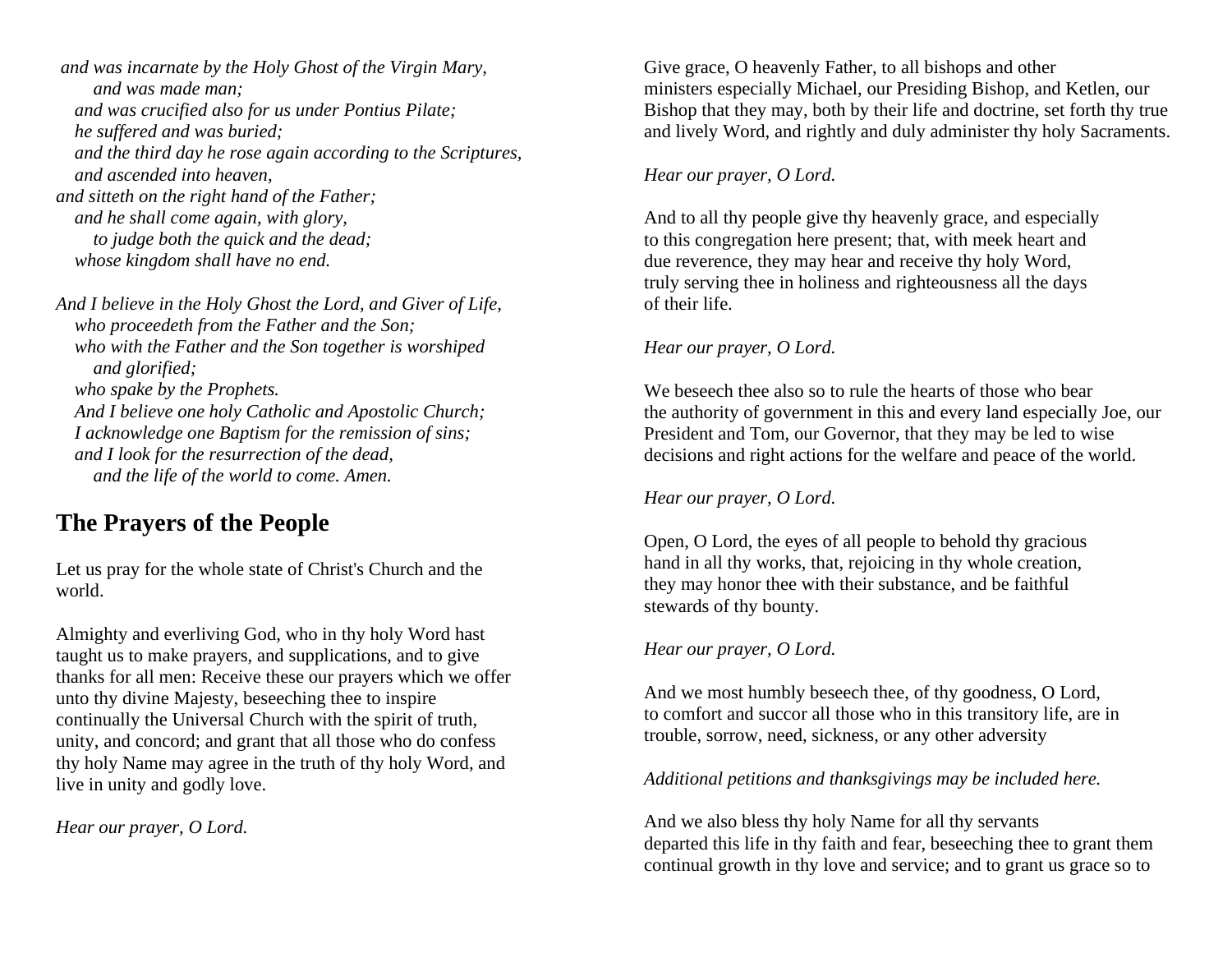follow the good examples of all thy saints, that with them we may be partakers of thy heavenly kingdom.

*Hear our prayer, O Lord.*

Grant these our prayers, O Father, for Jesus Christ's sake, our only Mediator and Advocate. *Amen.*

# **Confession of Sin**

Ye who do truly and earnestly repent you of your sins, and are in love and charity with your neighbors, and intend to lead a new life, following the commandments of God, and walking from henceforth in his holy ways: Draw near with faith, and make your humble confession to Almighty God, devoutly kneeling.

Minister and People

*Almighty God, Father of our Lord Jesus Christ, maker of all things, judge of all men: We acknowledge and bewail our manifold sins and wickedness, which we from time to time most grievously have committed, by thought, word, and deed, against thy divine Majesty, provoking most justly thy wrath and indignation against us. We do earnestly repent, and are heartily sorry for these our misdoings; the remembrance of them is grievous unto us, the burden of them is intolerable. Have mercy upon us, have mercy upon us, most merciful Father; for thy Son our Lord Jesus Christ's sake, forgive us all that is past; and grant that we may ever hereafter serve and please thee in newness of life, to the honor and glory of thy Name; through Jesus Christ our Lord. Amen.*

The Priest stands and says

Almighty God, our heavenly Father, who of his great mercy hath promised forgiveness of sins to all those who with hearty repentance and true faith turn unto him, have mercy upon you, pardon and deliver you from all your sins, confirm and strengthen you in all goodness, and bring you to everlasting life; through Jesus Christ our Lord. *Amen.* 

Hear the Word of God to all who truly turn to him.

Come unto me, all ye that travail and are heavy laden, and I will refresh you. *Matthew 11:28*

# **The Peace**

The Celebrant says to the people

The peace of the Lord be always with you. People *And with thy spirit.*

Then the Ministers and People may greet one another in the name of the Lord.

# **The Holy Communion**

I beseech you, brethren, by the mercies of God, to present yourselves as a living sacrifice, holy and acceptable to God, which is your spiritual worship. *Romans 12:1*

**Hymn 460 Alleluia! sing to Jesus**

1 Alleluia! sing to Jesus! his the scepter, his the throne; Alleluia! his the triumph, his the victory alone; Hark! the songs of peaceful Zion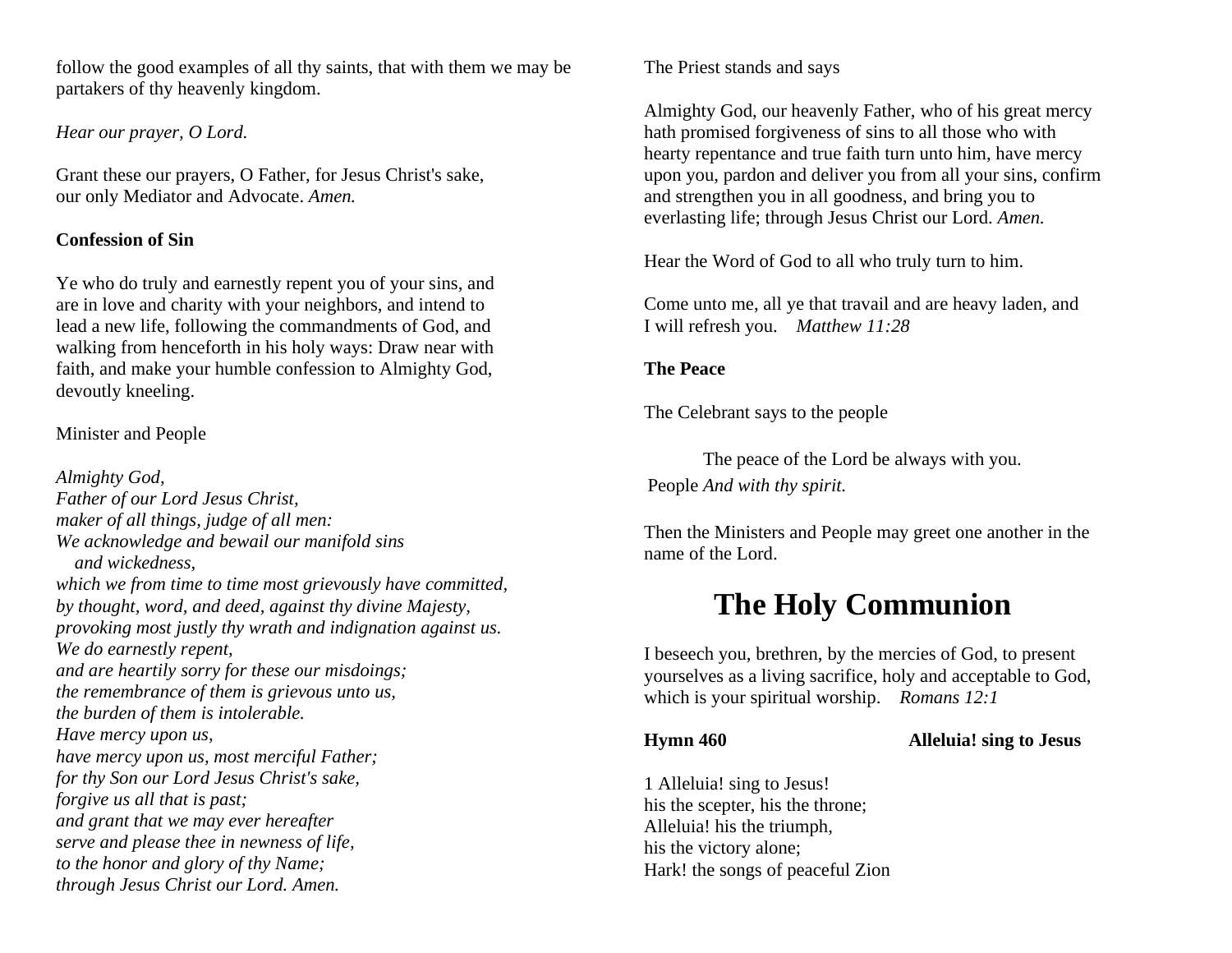thunder like a mighty flood; Jesus out of every nation hath redeemed us by his blood.

2 Alleluia! not as orphans are we left in sorrow now; Alleluia! he is near us, faith believes, nor questions how: though the cloud from sight received him, when the forty days were o'er. shall our hearts forget his promise, "I am with you evermore"?

3 Alleluia! Bread of Heaven, thou on earth our food, our stay! Alleluia! here the sinful flee to thee from day to day: Intercessor, friend of sinners, earth's Redeemer, plead for me, where the songs of all the sinless sweep across the crystal sea.

4 Alleluia! King eternal, thee the Lord of lords we own: Alleluia! born of Mary, earth thy footstool, heaven thy throne: thou within the veil hast entered, robed in flesh, our great High Priest: thou on earth both Priest and Victim in the eucharistic feast.

5 Alleluia! sing to Jesus! his the scepter his the throne; Alleluia! his the triumph, his the victory alone; Hark! the songs of holy Zion thunder like a mighty flood; Jesus out of every nation hath redeemed us by his blood.

# **The Great Thanksgiving**

# **Eucharistic Prayer I I**

*The people remain standing. The Celebrant faces them says*

The Lord be with you. People *And with thy spirit.* Celebrant Lift up your hearts. People *We lift them up unto the Lord* . Celebrant Let us give thanks unto our Lord God. People *It is meet and right so to do.*

### *Then, facing the Holy Table, the Celebrant proceeds*

It is very meet, right, and our bounden duty, that we should at all times, and in all places, give thanks unto thee, O Lord, holy Father, almighty, everlasting God.

Because in the mystery of the Word made flesh, thou hast caused a new light to shine in our hearts, to give the knowledge of thy glory in the face of thy Son Jesus Christ our Lord.

Therefore with Angels and Archangels, and with all the company of heaven, we laud and magnify thy glorious Name; evermore praising thee, and saying,

*Celebrant and People*

*Holy, holy, holy, Lord God of Hosts: Heaven and earth are full of thy Glory. Glory be to thee, O Lord Most High.*

Blessed is he that cometh in the name of the Lord. Hosanna in the highest.

*The people kneel or stand.*

*Then the Celebrant continues*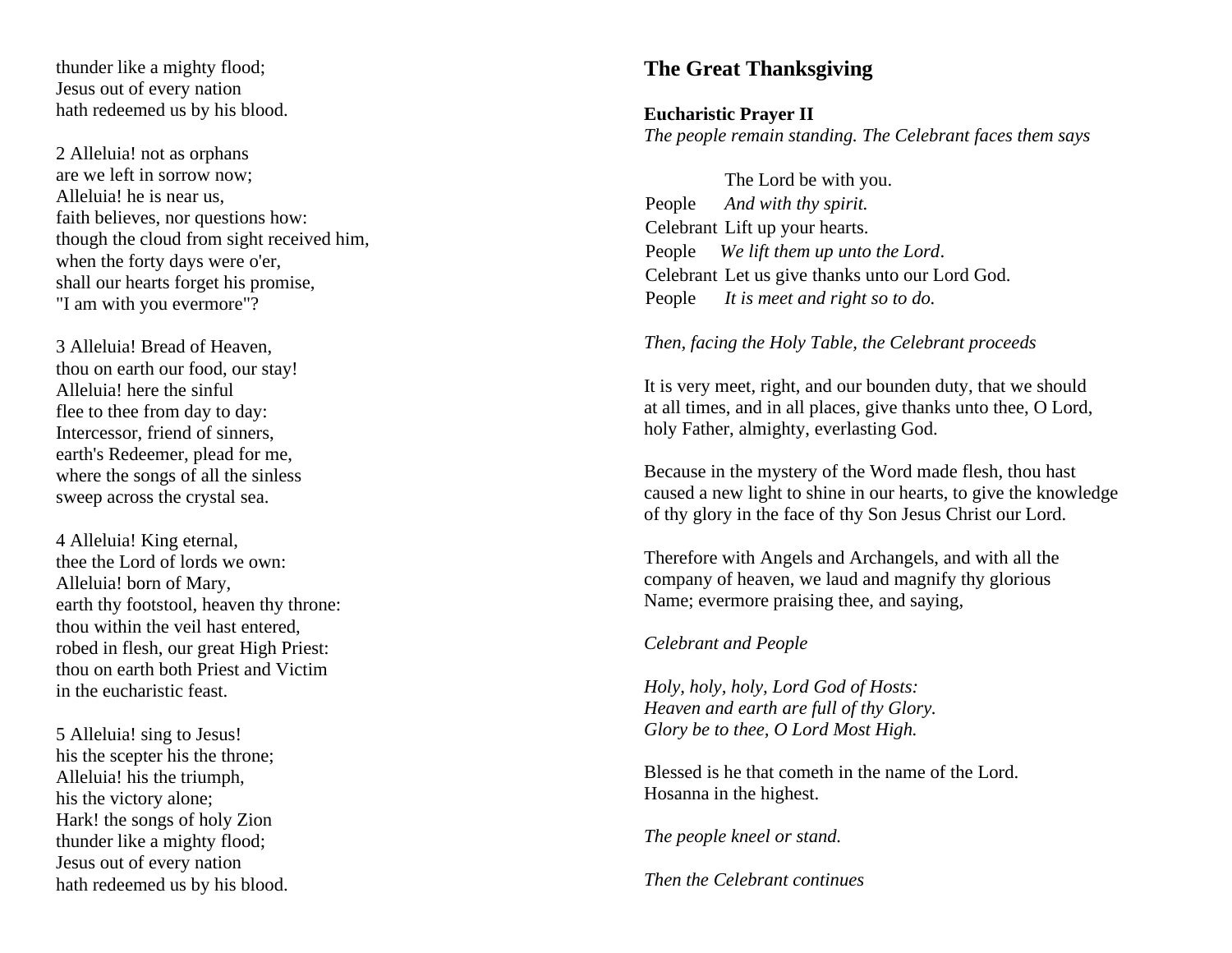All glory be to thee, O Lord our God, for that thou didst create heaven and earth, and didst make us in thine own image; and, of thy tender mercy, didst give thine only Son Jesus Christ to take our nature upon him, and to suffer death upon the cross for our redemption. He made there a full and perfect sacrifice for the whole world; and did institute, and in his holy Gospel command us to continue, a perpetual memory of that his precious death and sacrifice, until his coming again.

For in the night in which he was betrayed, he took bread; and when he had given thanks to thee, he broke it, and gave it to his disciples, saying, "Take, eat, this is my Body, which is given for you. Do this in remembrance of me."

Likewise, after supper, he took the cup; and when he had given thanks, he gave it to them, saying, "Drink this, all of you; for this is my Blood of the New Covenant, which is shed for you, and for many, for the remission of sins. Do this, as oft as ye shall drink it, in remembrance of me."

Wherefore, O Lord and heavenly Father, we thy people do celebrate and make, with these thy holy gifts which we now offer unto thee, the memorial thy Son hath commanded us to make; having in remembrance his blessed passion and precious death, his mighty resurrection and glorious ascension; and looking for his coming again with power and great glory.

And we most humbly beseech thee, O merciful Father, to hear us, and, with thy Word and Holy Spirit, to bless and sanctify these gifts of bread and wine, that they may be unto us the Body and Blood of thy dearly-beloved Son Jesus Christ.

And we earnestly desire thy fatherly goodness to accept this our sacrifice of praise and thanksgiving, whereby we offer and present unto thee, O Lord, our selves, our souls and bodies. Grant, we beseech thee, that all who partake of this

Holy Communion may worthily receive the most precious Body and Blood of thy Son Jesus Christ, and be filled with thy grace and heavenly benediction; and also that we and all thy whole Church may be made one body with him, that he may dwell in us, and we in him; through the same Jesus Christ our Lord;

By whom, and with whom, and in whom, in the unity of the Holy Ghost all honor and glory be unto thee, O Father Almighty, world without end. *AMEN*.

And now, as our Savior Christ hath taught us, we are bold to say,

# *People and Celebrant*

*Our Father, who art in heaven, hallowed be thy Name, thy kingdom come, thy will be done, on earth as it is in heaven. Give us this day our daily bread. And forgive us our trespasses, as we forgive those who trespass against us. And lead us not into temptation, but deliver us from evil. For thine is the kingdom, and the power, and the glory, for ever and ever. Amen.*

# **The Breaking of the Bread**

The Celebrant breaks the consecrated Bread.

A period of silence is kept.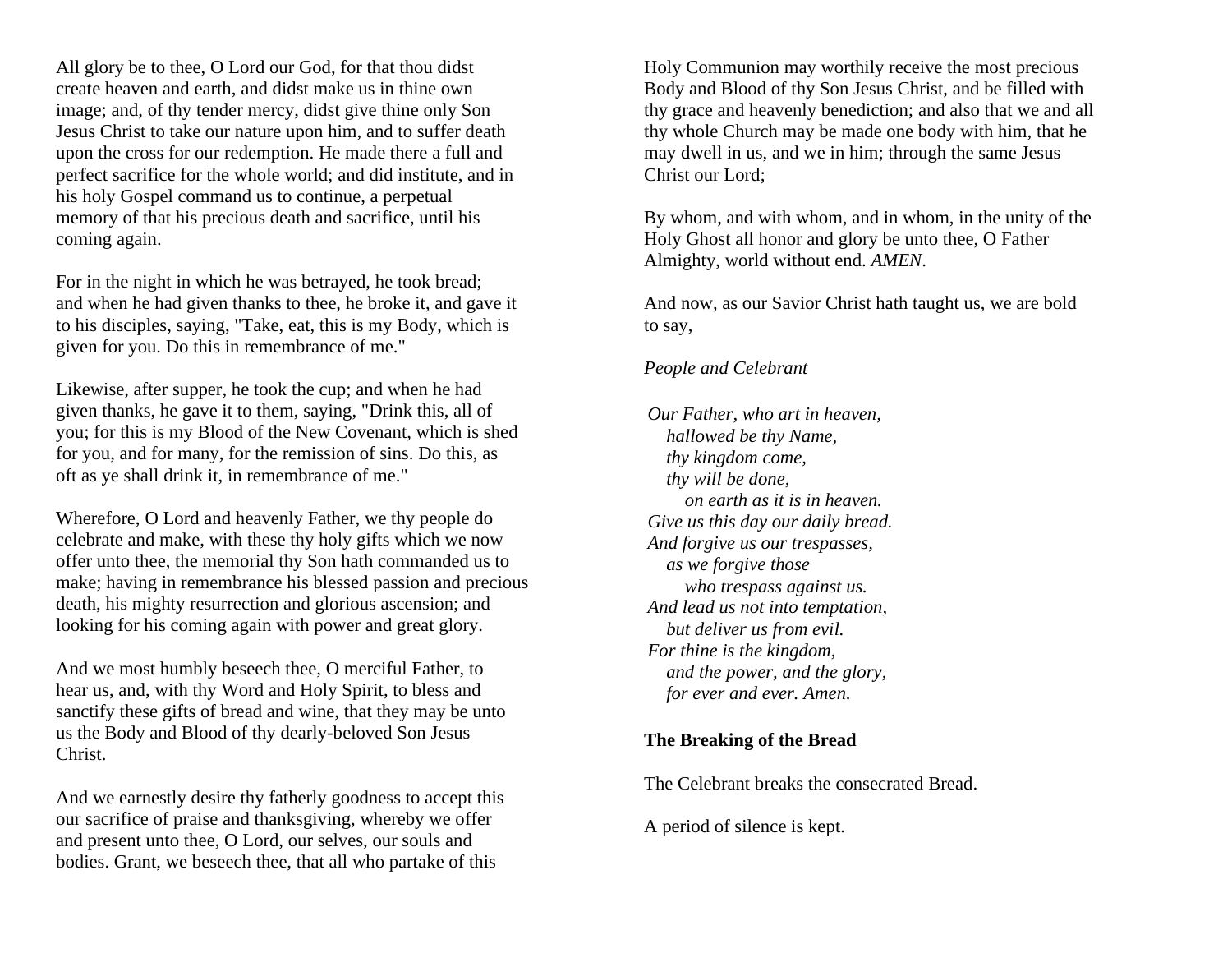Alleluia. Christ our Passover is sacrificed for us; *Therefore let us keep the feast. Alleluia.*

O Lamb of God, that takest away the sins of the world, have mercy upon us. O Lamb of God, that takest away the sins of the world, have mercy upon us. O Lamb of God, that takest away the sins of the world, grant us thy peace.

The Gifts of God for the People of God.

Take them in remembrance that Christ died for you, and feed on him in your hearts by faith, with thanksgiving.

For those unable to receive the physical Communion at this time please pray the following with me:

*My Jesus, I believe that you are truly present in the Blessed Sacrament of the Altar. I desire to offer you praise and thanksgiving as I proclaim your resurrection. I love you above all things, and long for you in my soul. Since I cannot receive you in the Sacrament of your Body and Blood, come spiritually into my heart. Cleanse and strengthen me with your grace, Lord Jesus, and let me never be separated from you. May I live in you, and you in me, in this life and in the life to come. Amen.*

# **Communion Hymn 691 My faith looks up to thee**

1 My faith looks up to thee, thou Lamb of Calvary, Savior divine! Now hear me while I pray, take all my guilt away; O let me from this day be wholly thine.

2 May thy rich grace impart strength to my fainting heart, my zeal inspire;

as thou hast died for me, O may my love to thee pure, warm and changeless be, a living fire.

3 While life's dark maze I tread, and griefs around me spread, be thou my guide; bid darkness turn to day; wipe sorrow's tears away, nor let me ever stray from thee aside.

Let us pray.

Celebrant and People

*Almighty and everliving God, we most heartily thank thee for that thou dost feed us, in these holy mysteries, with the spiritual food of the most precious Body and Blood of thy Son our Savior Jesus Christ; and dost assure us thereby of thy favor and goodness towards us; and that we are very members incorporate in the mystical body of thy Son, the blessed company of all faithful people; and are also heirs, through hope, of thy everlasting kingdom. And we humbly beseech thee, O heavenly Father, so to assist us with thy grace, that we may continue in that holy fellowship, and do all such good works as thou hast prepared for us to walk in; through Jesus Christ our Lord, to whom with thee and the Holy Ghost, be all honor and glory, world without end. Amen.*

# **Blessing**

The peace of God, which passeth all understanding, keep your hearts and minds in the knowledge and love of God, and of his Son Jesus Christ our Lord; and the blessing of God Almighty, the Father, the Son, and the Holy Ghost, be amongst you, and remain with you always. *Amen*.